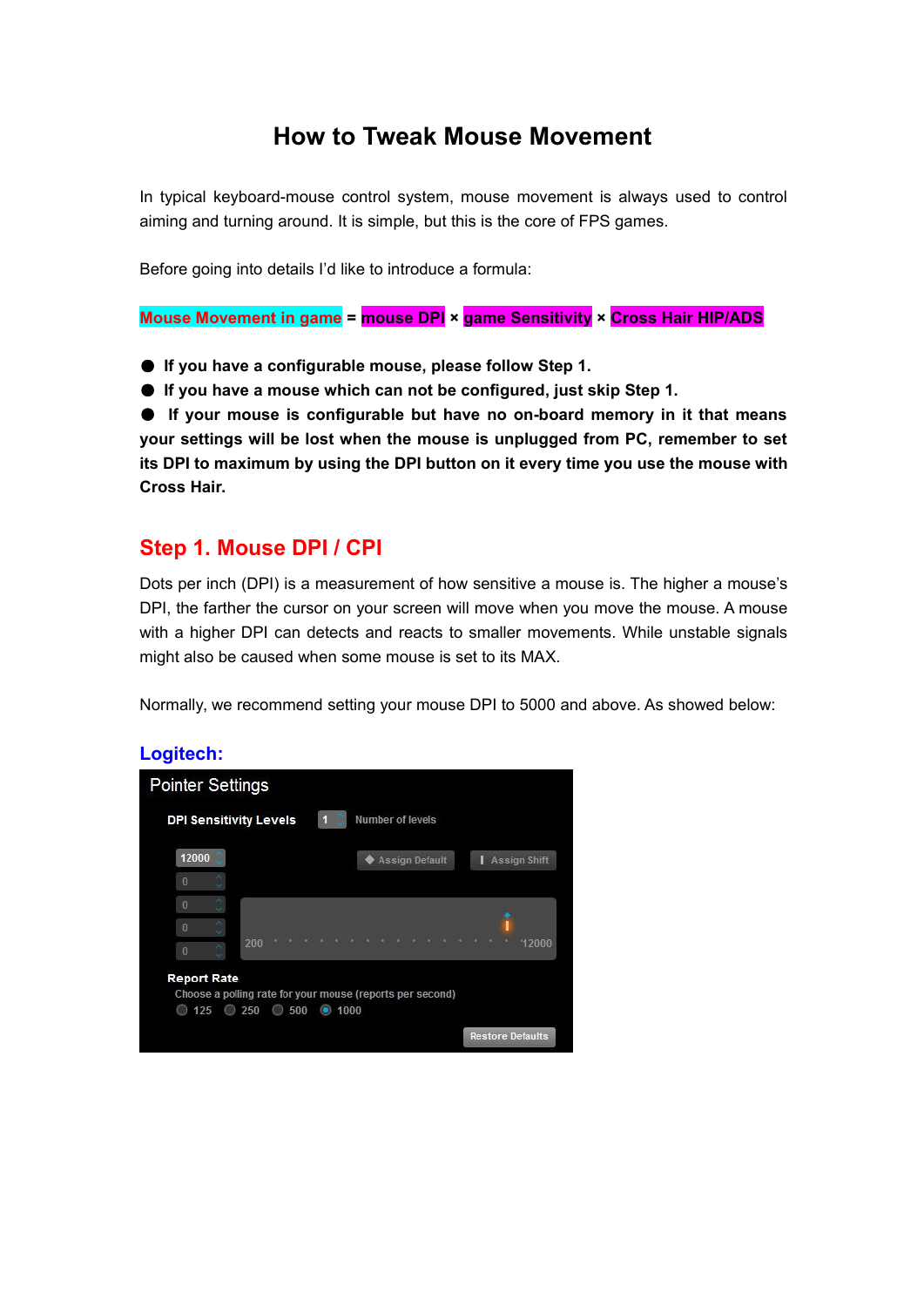

| 100                      | 1000 | 2000                                                                                         | 3000 | 4000 | 5000 | 5600 |
|--------------------------|------|----------------------------------------------------------------------------------------------|------|------|------|------|
|                          |      | <b>Enable independent X-Y Sensitivity</b><br>Enable On-The-Fly Sensitivity On-Screen Display |      |      |      |      |
| ×<br><b>Acceleration</b> |      |                                                                                              |      |      |      |      |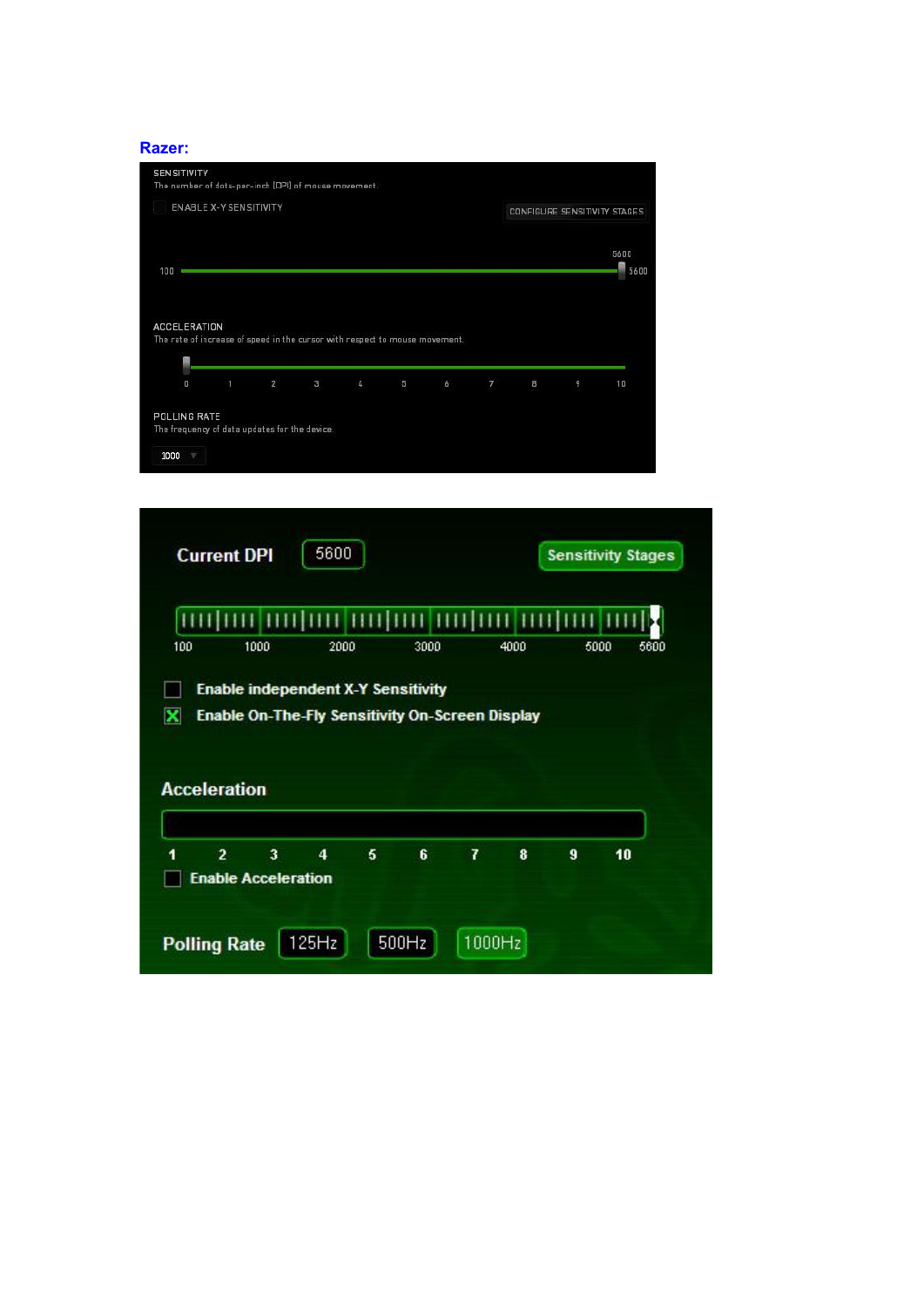### **Corsair:**

| <b>Current DPI</b><br>8200 |                                      |        |
|----------------------------|--------------------------------------|--------|
|                            |                                      | $1$ ms |
| 50<br>1000<br>2000<br>3000 | 5000<br>7000<br>4000<br>6000<br>8200 | 2 ms   |
| Independent X-Y DPI        | Angle Snapping                       | 4 ms   |
| <b>Surface Quality</b>     |                                      | 8 ms   |

# **Step 2. Game Sensitivity**

In the options of different games, it is called by various names, such as : Look Sensitivity, Aim Sensitivity, Look-Around Sensitivity, or just Sensitivity. It's the speed of turning around in the game.

We also recommend you to set it as high as possible to harness all the potential of your game.

We have many demos of setting this option in game. ReaSnow Cross Hair Changing Games Sensitivity: https://www.youtube.com/playlist?list=PL\_W7SvvWDzBOgxdSxBSr11E7rg7czSpYV

The following figures are some examples:

### **Battle Field 4:**

| <b>I</b> OPTIONS      |                 |
|-----------------------|-----------------|
|                       |                 |
| <b>STICK LAYOUT</b>   | <b>Default</b>  |
| <b>BUTTON LAYOUT</b>  | Default         |
| <b>LOOK INVERSION</b> | <b>Disabled</b> |
| <b>VIBRATION</b>      | Enabled         |
| <b>SENSITIVITY</b>    | Insane 20       |

**Call of Duty: Ghost**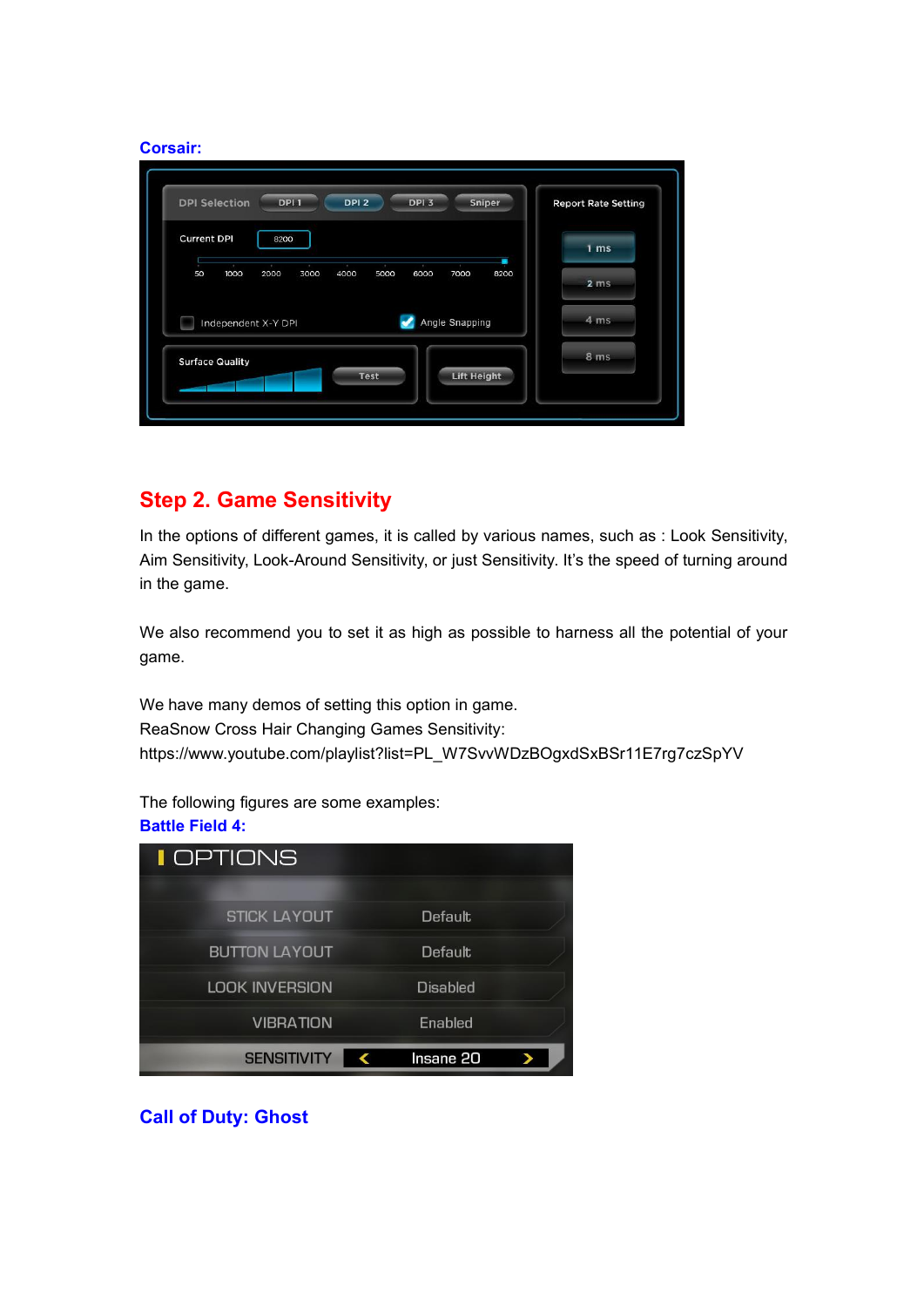|                    | <b>OPTIONS</b>         |                 |  |
|--------------------|------------------------|-----------------|--|
|                    | <b>CONTROLS</b>        | <b>GAMEPLAY</b> |  |
| <b>SENSITIVITY</b> |                        | 100%            |  |
|                    | <b>SOLDIER BUTTONS</b> | <b>DEFAULT</b>  |  |
|                    | <b>SOLDIER STICKS</b>  | <b>DEFAULT</b>  |  |
|                    | <b>VERTICAL LOOK</b>   | <b>NORMAL</b>   |  |
|                    | <b>VEHICLE BUTTONS</b> | <b>DEFAULT</b>  |  |
|                    | <b>VEHICLE STICKS</b>  | <b>DEFAULT</b>  |  |

#### **GTA5:**

| Third Person Control Type              | Standard |
|----------------------------------------|----------|
| Third Person Look-Around Sensitivity   |          |
| <b>Third Person Aiming Sensitivity</b> |          |
| First Person Control Type              | Standard |
| First Person Look-Around Sensitivity   |          |
| First Person Aiming Sensitivity        |          |
| First Person On Foot Field of View     |          |
| First Person Ragdoll                   | On       |

### **Destiny:**



**Kill zone: Shadow Fall:**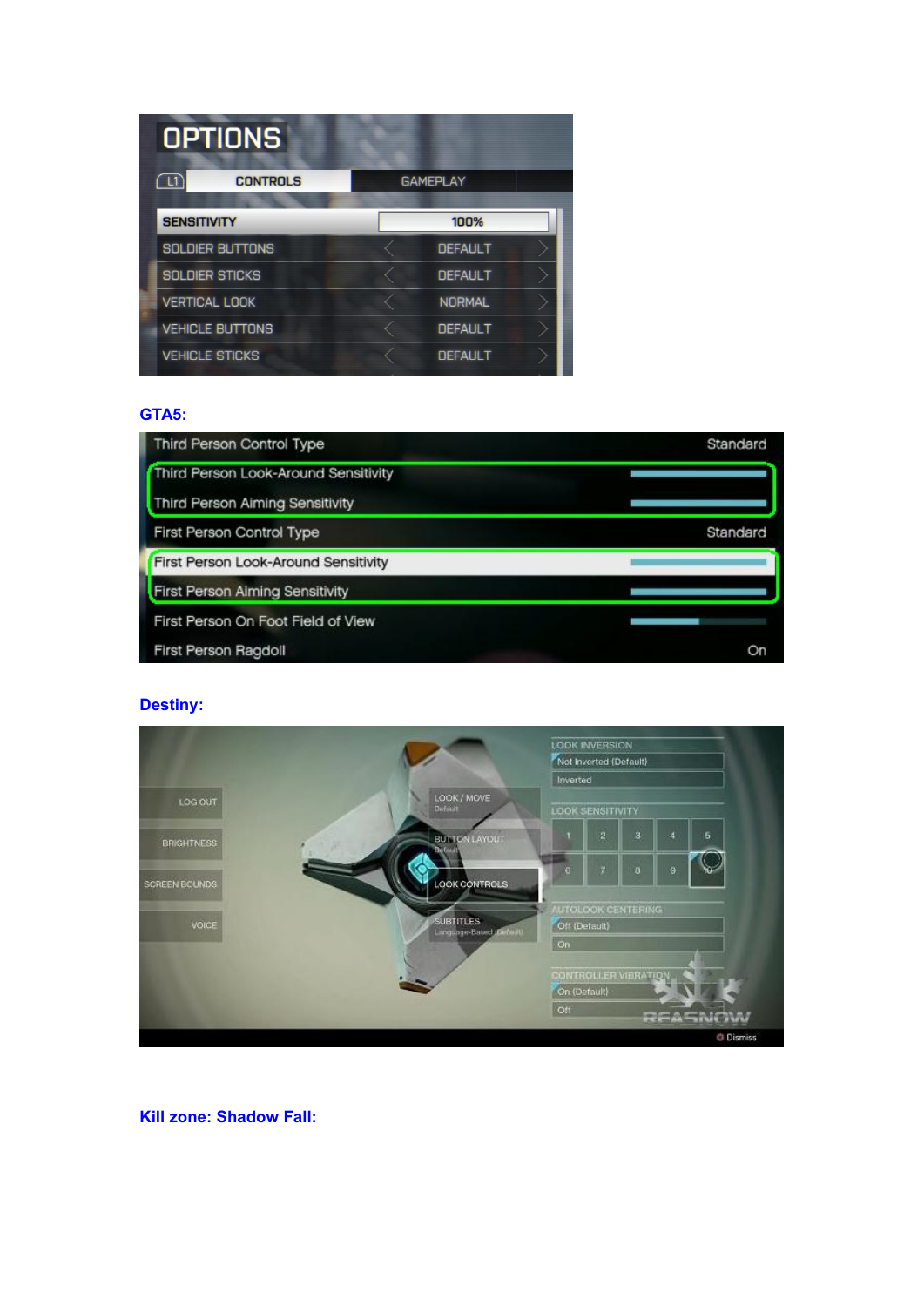| L <sub>1</sub><br>Controller                        | Audio | Display | Game | Collectibles    | R1 |
|-----------------------------------------------------|-------|---------|------|-----------------|----|
| <b><i>FERRY</i></b><br>Invert up/down               |       |         |      | ×<br>Disabled   |    |
| Y-axis sensitivity<br>Up/down sensitivity           |       |         |      | 100 %           |    |
| Invert X-axis<br>Invert left/right                  |       |         |      | <b>Disabled</b> |    |
| X-axis sensitivity<br><b>Laft/right sensitivity</b> |       |         |      | 100 %           |    |

#### **Warframe:**

| AMEPLAY | HUD                                                        | ۵<br><b>DISPLAY</b> | <b>CONTROLS</b> | <b>AUDIO</b><br>P. |  |
|---------|------------------------------------------------------------|---------------------|-----------------|--------------------|--|
|         | <b>Customize Controller</b><br><b>Remote Play Controls</b> |                     |                 |                    |  |
|         | <b>Aim Sensitivity</b>                                     |                     |                 |                    |  |
|         | <b>Enable Controller Aim Assist</b>                        |                     |                 | OFF                |  |
|         | <b>Enable Vibration</b>                                    |                     | ON <sub>1</sub> |                    |  |
|         | <b>Invert Y Axis</b>                                       |                     |                 | OFF                |  |
|         | <b>Invert X Axis</b>                                       |                     |                 | OFF                |  |
|         | Hold Jump To Wallrun                                       |                     |                 |                    |  |

# **Step 3. Cross Hair HIP/ADS**

After step 1 and 2, we now come to Cross Hair **HIP/ADS**.

**And if you can accept the turning speed, please choose a value for HIP/ADS as small as possible to have a fine aiming.**

There are **2 ways** to change Cross Hair **HIP/ADS**.

### **WAY ONE – using PC software (Manager):**

| Hip Sensitivity: | 10 | $1 - 500$ |
|------------------|----|-----------|
| ADS Sensitivity: | 20 | $1 - 500$ |

Cross Hair has 2 parameters : HIP Sensitivity and ADS Sensitivity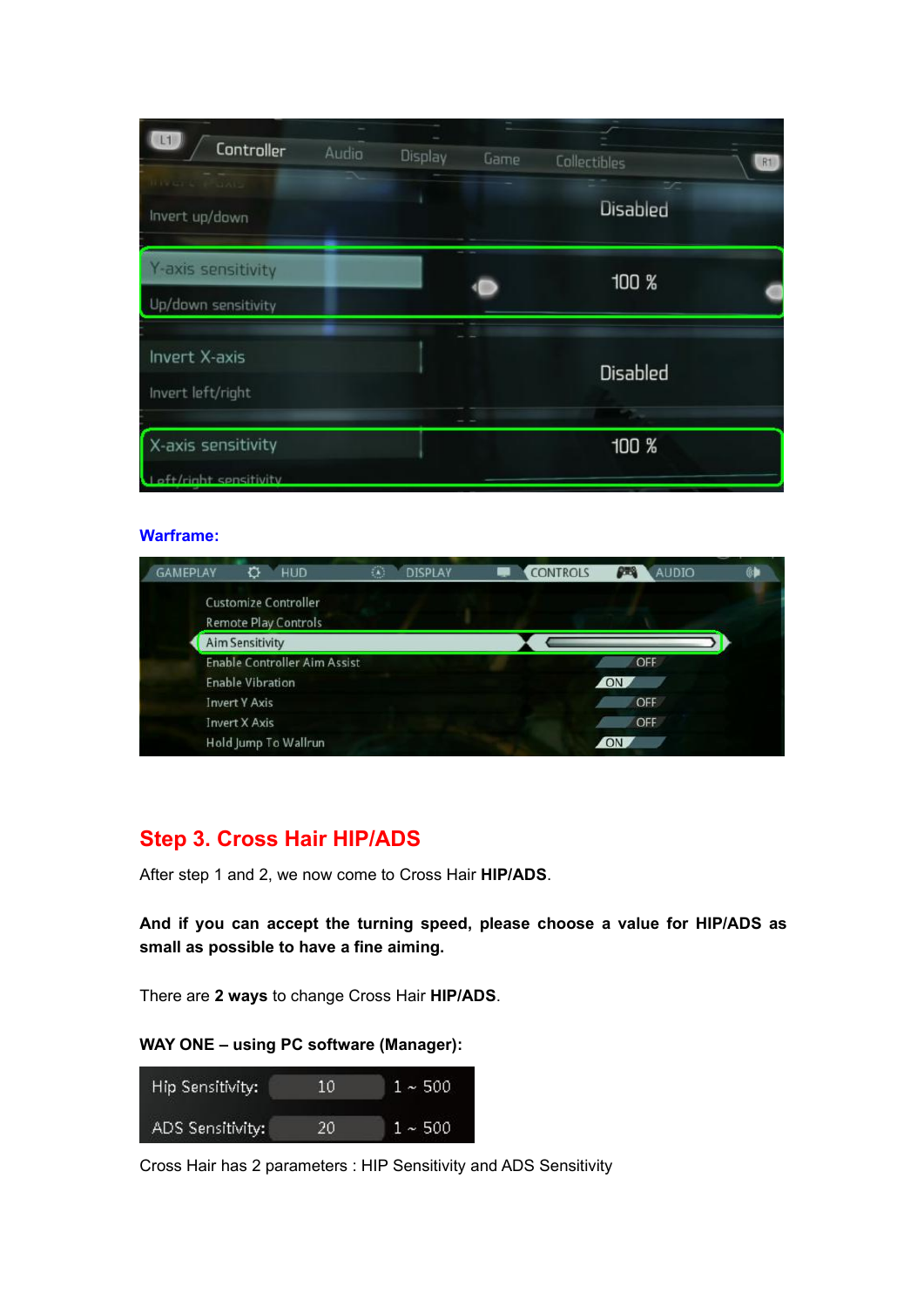Normally, Cross Hair will activate ADS sensitivity, but when the ADS mode is enabled in game by a corresponding key, that will be your mouse right button by default. This is designed to improve the control of some weapons with optics.

The bigger the value, the faster the mouse movement. You can change them to a suitable value, according to your mouse and game.

**HIP:** Shooting without aiming optics **ADS:** Shooting with aiming optics

**ADS sensitivity is normally bigger than HIP to get a faster speed in ADS mode.**





## **YX Ratio:**

It's the ratio of mouse's speed in Y and X directions. Do not change it, unless you understand its meaning.

**WAY TWO – using controller in Config Mode:**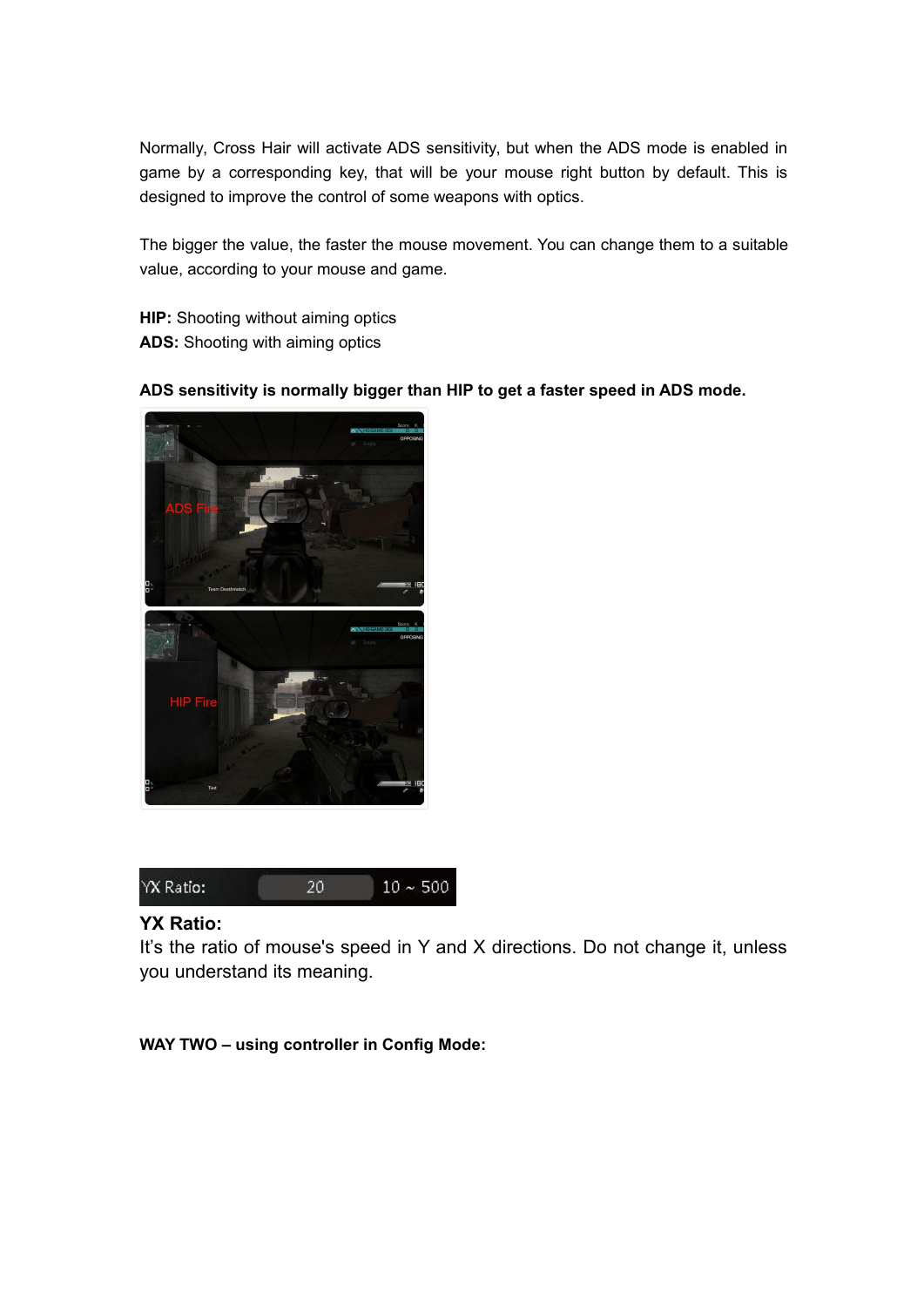

1. Any time in game(Cross Hair LOGO is breathing), just press SHARE+OPTIONS (PS4 platform) keys on your controller to enter **CONFIG MODE** and the LOGO's light will be turned off in this mode.

2. Use the Dpad keys on controller to change HIP and ADS sensitivity of Cross Hair.

3. After changing HIP and ADS to you liking, just press the combination keys (SHARE+OPTIONS for PS4 platform)again, and you will exit the **CONFIG MODE**, and return to **PLAY MODE**.

**PS. We recommend you to use CONFIG MODE to change Cross Hair sensitivity, that's an easy and convenience way to do it. Please refer to User Manual for more details.**

**For video instructions, please visit the follow page:**

**ReaSnow Cross Hair Change mouse sensitivity in game <http://youtu.be/o8opSkfV72Y>**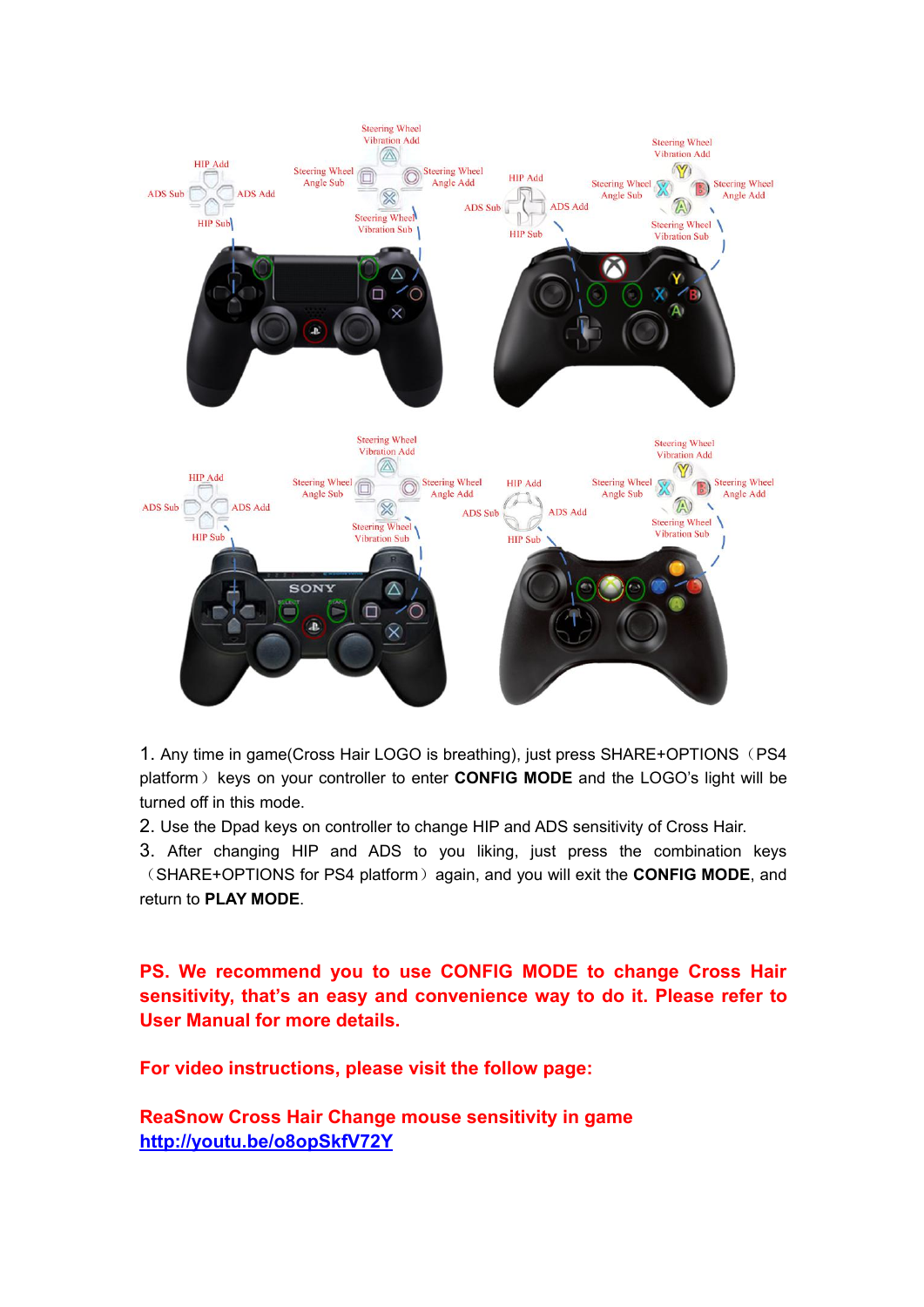

# **PS1. Advanced Settings – Curve Editor**

Relationship between Mouse Speed and Cursor Speed on screen in HIP and ADS modes can be changed separately by these two curves.

Generally speaking, we will provide a straight line in most default configs, it can provide 1:1 mouse movement and cursor movement on screen while using a mouse for aiming, so if cursor speed on screen is acceptable please use a straight line.

but you might need a different curve in some games or in some conditions.

For example, if you need faster turning speed to control a vehicle, or if turning speed of some games is limited, you can change the curve like this: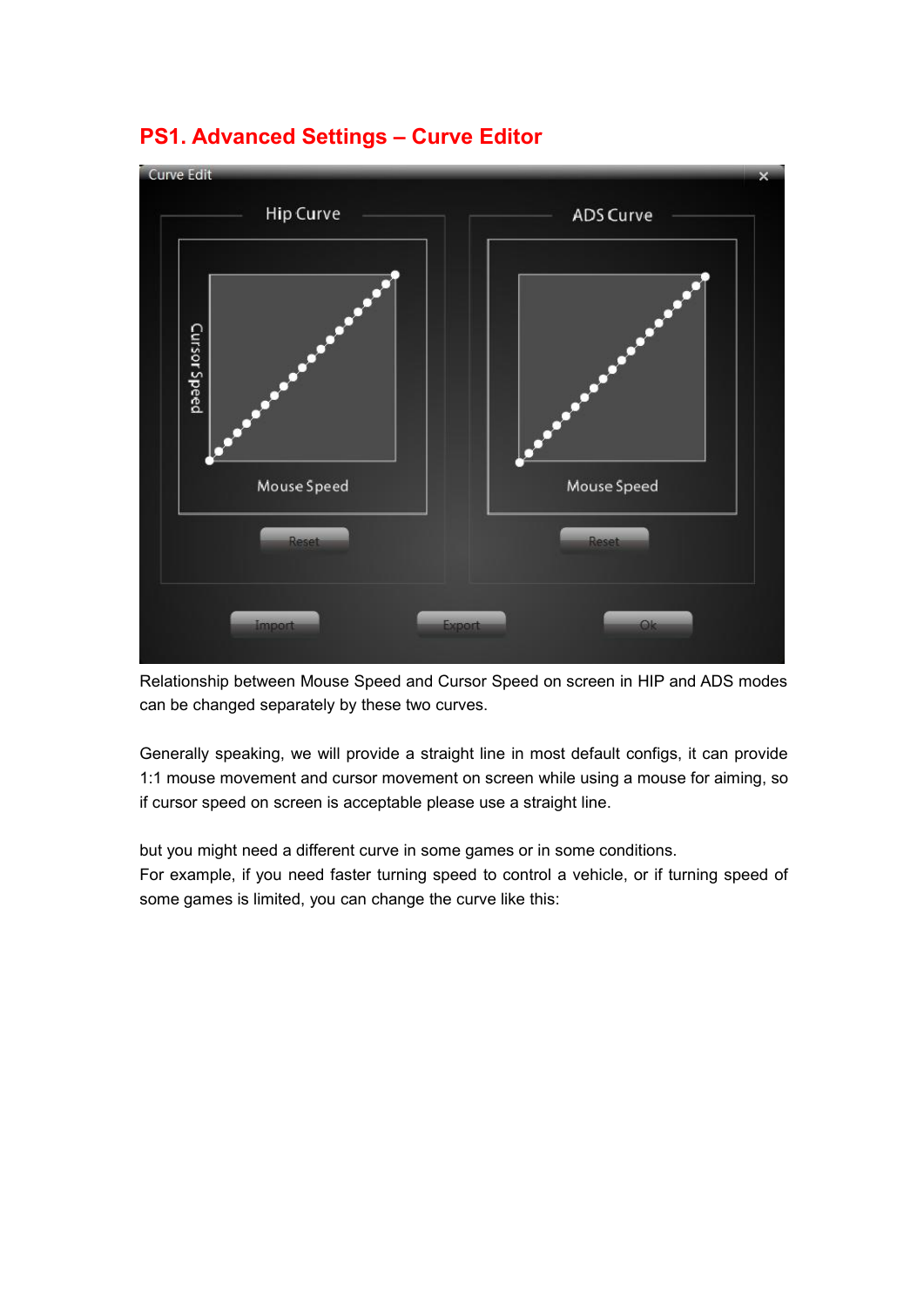

This curve means it will keep 1:1 nature while mouse speed is low and that makes aiming easy. And at the same time, when mouse speed is fast, the cursor speed will be boosted. That will help you to get a faster turning speed, but you will have no 1:1 control when these white dots are not on the straight line.

- Reset: curve will be reset to its default.
- **Import:** Import a curve which is exported by you or others.
- **Export:** Export a curve and save it in your PC.

## **PS2. More about Curve**

**Mouse Speed:** it's the speed your hand moves the mouse.

**Cursor Speed:** it's the speed of cursor showed on screen, it can also be called Turning Speed in game.

**d1 ~ d21**, these 21 dots represent the relationship between mouse speed and cursor speed.

A1: Min mouse speed A21: Max mouse speed

B1: Min cursor speed B21: Max cursor speed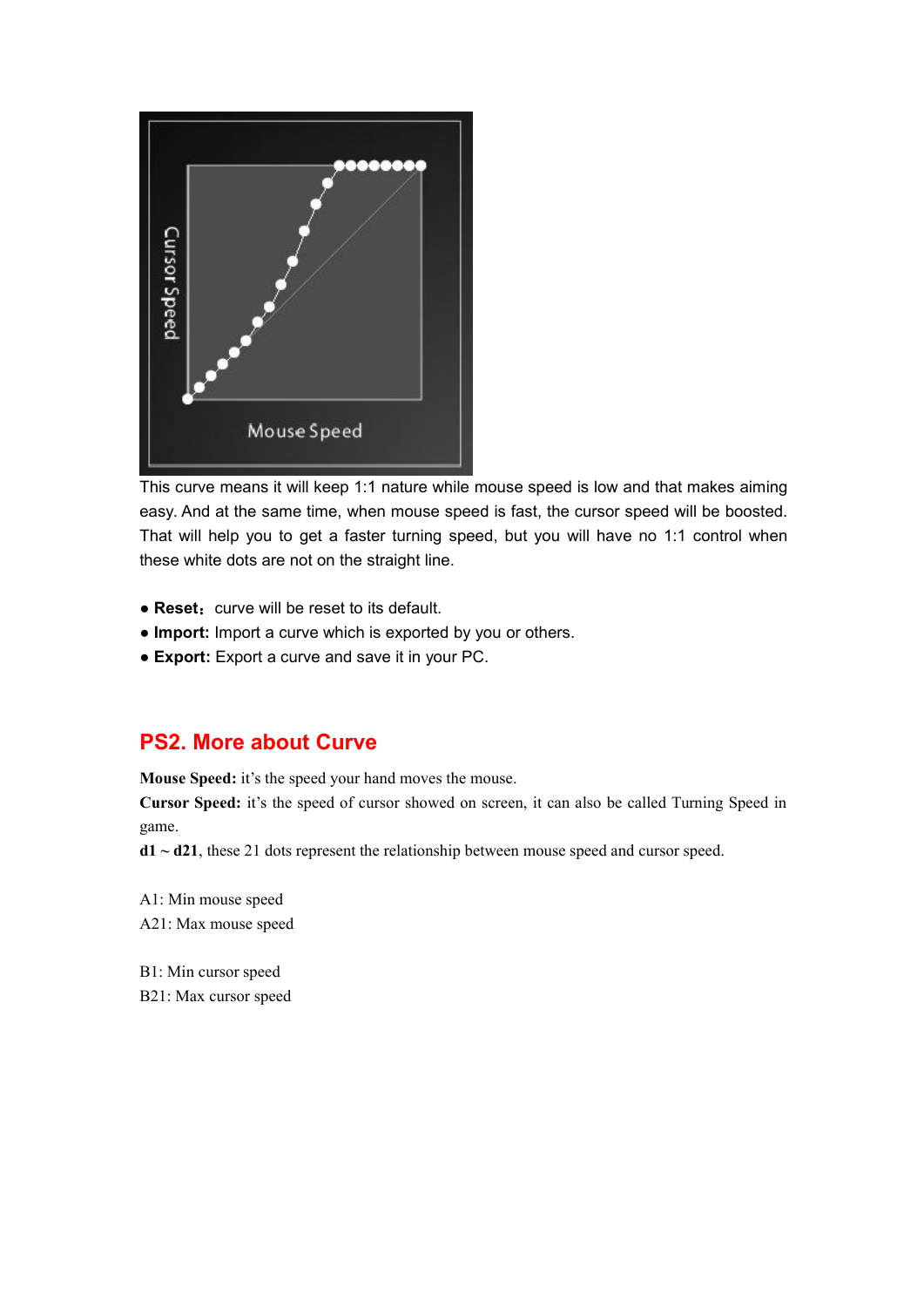

#### **Figure 1:**

In this figure,  $d10$  represents if mouse speed = a, cursor speed = b. Faster mouse speed will bring faster cursor speed, and they have linear relationship.

This straight-line relationship can provide 1:1 mouse movement and cursor movement, It is suitable for most of the situations.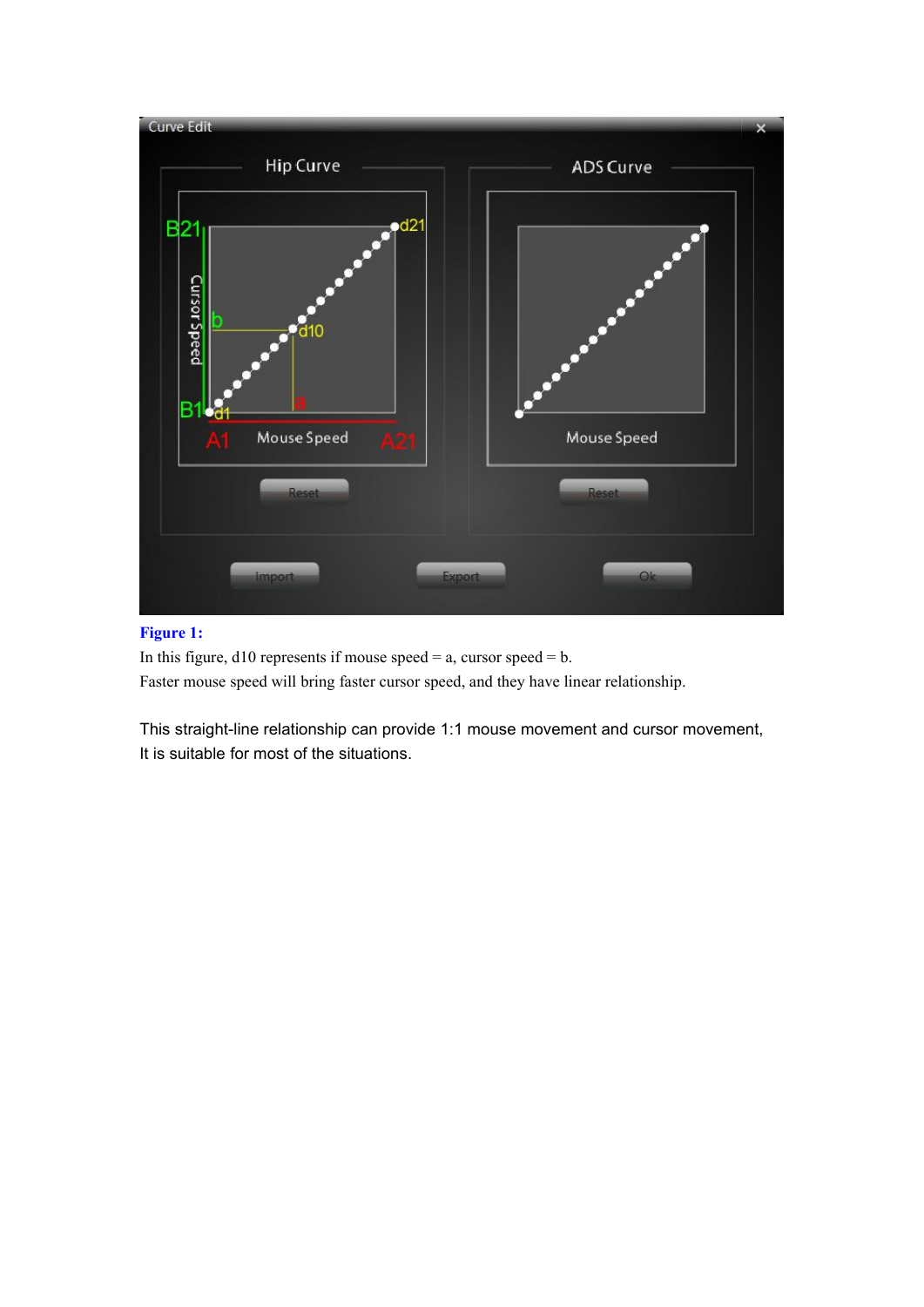

### **Figure 2:**

In this figure, if mouse  $speed = a$ , cursor  $speed = b'$ , and  $b' > b$ . So you will get a faster speed b'. cursor speed is boosted here.

**This curve will help you toget a faster turning speed with the cost of sacrificing 1:1 control.**